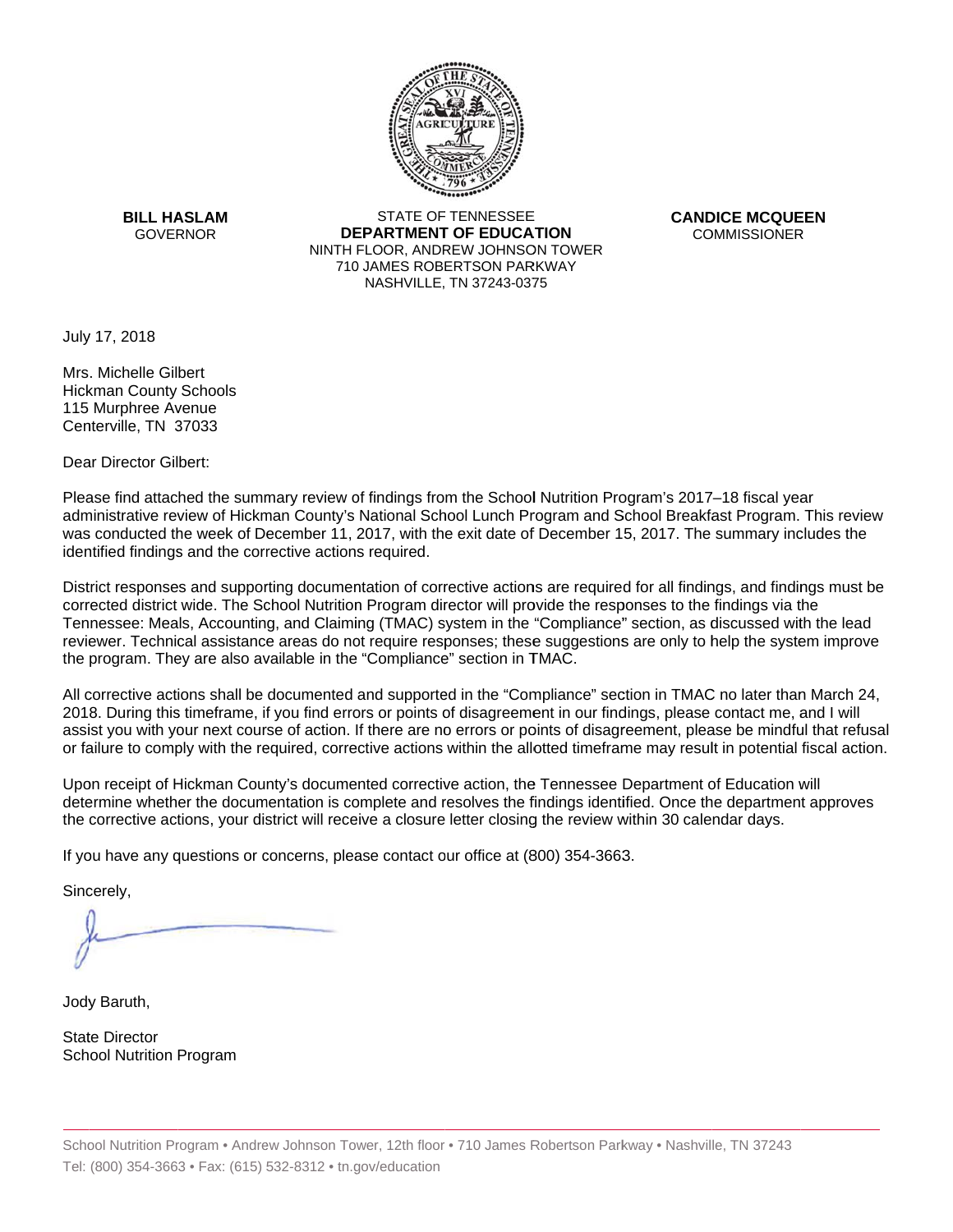

### **Hickma an County (4 410)**

### **Rev view ID: 788**

#### **Ex xit Conferen nce Date: 12 /15/2017**

R Review Year: 2018

Month of Review: October

Lead Reviewer: Gary Gluch

|      | <b>Findings</b> |                            | <b>Required Corrective</b> |
|------|-----------------|----------------------------|----------------------------|
| Area |                 | <b>Finding Description</b> | Action                     |

#### **S SFA - Level F indings**

| $1200 -$<br>Professional<br>Standards                     | $V-1200$ | Training requirements for cafeteria managers<br>were not met and there was no plan available as to<br>how the SFA would meet the requirements by the end not completed their<br>of the school year.                          | Create a training plan for<br>those employees that have<br>training hours. For proof of<br>compliance, attach the<br>training plan, agendas and<br>sign-in sheets along with<br>the corrected training<br>tracker                                           |
|-----------------------------------------------------------|----------|------------------------------------------------------------------------------------------------------------------------------------------------------------------------------------------------------------------------------|-------------------------------------------------------------------------------------------------------------------------------------------------------------------------------------------------------------------------------------------------------------|
| $1200 -$<br>Professional<br>Standards                     | $V-1200$ | Training requirements for part-time staff was not met Create a training plan for<br>and there was no plan available as to how the SFA will those employees that have<br>meet the requirements by the end of the school year. | not completed their<br>training hours. For proof of<br>compliance, attach the<br>training plan, agendas and<br>sign-in sheets along with<br>the corrected training<br>tracker                                                                               |
| 1600 - School<br>Breakfast and<br><b>SFSP</b><br>Outreach | $V-1600$ | The School Food Authority (SFA) did not provide<br>information concerning the School Breakfast Program website or other material<br>(SBP) outreach.                                                                          | Provide information via the<br>that can be distributed to<br>the district promoting the<br>SBP. For proof of<br>compliance, provide a copy<br>of printed material used to<br>promote SBP and/or a<br>website link with correct<br>SBP outreach information. |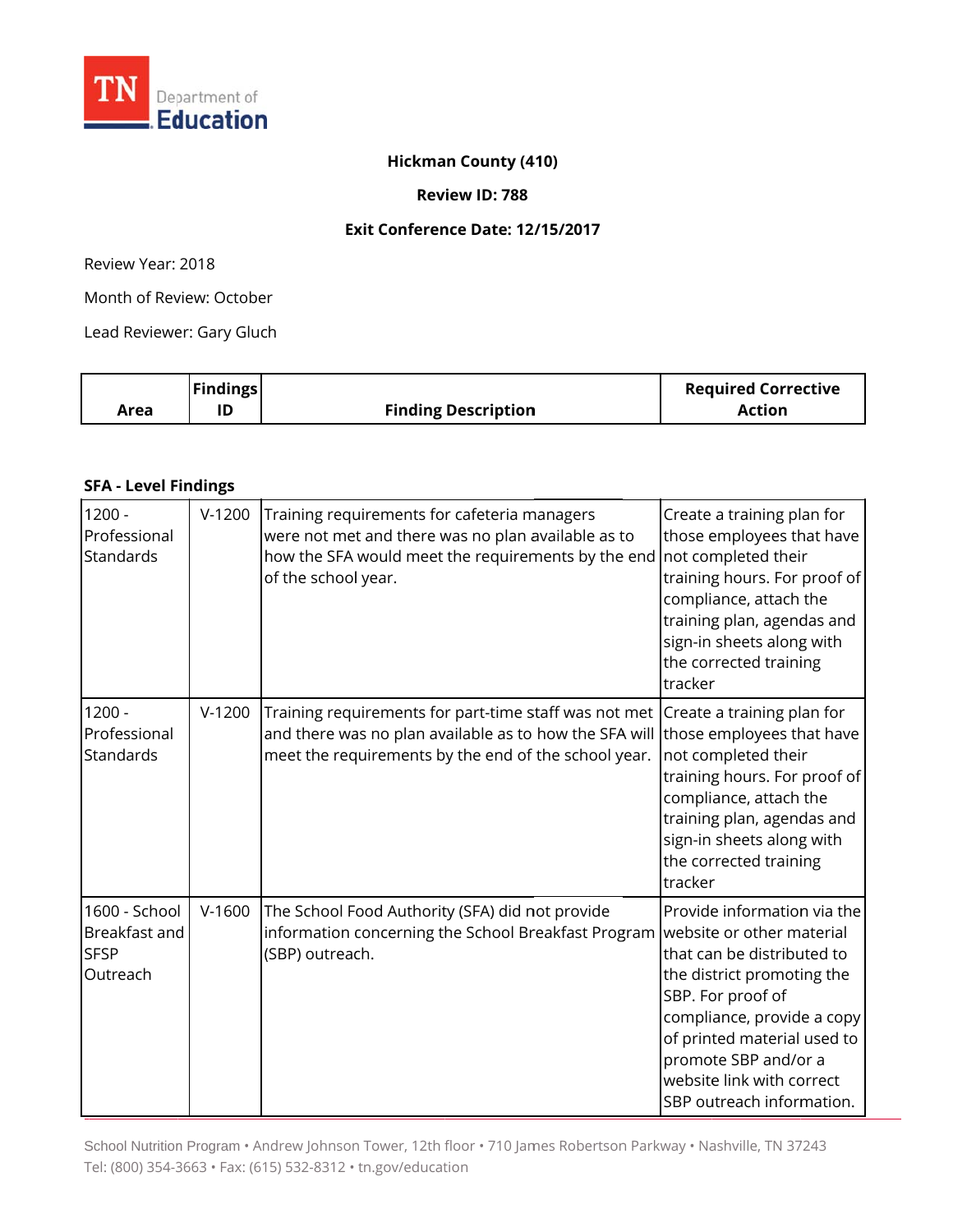

| 1600 - School<br>Breakfast and<br><b>SFSP</b><br>Outreach | $V-1600$ | The link on the SFAs website informing families about<br>the availability and location of meals via the summer<br>food service program (SFSP) was not up to date and<br>went to a non-working website.                                                                                 | Update the website link<br>and provide the corrected<br>URL to demonstrate<br>compliance.                                                                                                                                                                                                                                         |
|-----------------------------------------------------------|----------|----------------------------------------------------------------------------------------------------------------------------------------------------------------------------------------------------------------------------------------------------------------------------------------|-----------------------------------------------------------------------------------------------------------------------------------------------------------------------------------------------------------------------------------------------------------------------------------------------------------------------------------|
| $700 -$<br>Resource<br>Management                         | $V-0700$ | Revenues and expenses for school year 2016-2017<br>(last audit report available for review) at the Food<br>School Authority (SFA) level do not match the Local<br>Education Agency (LEA) financial report and annual<br>audit report.                                                  | Investigate the discrepancy<br>to determine the variances<br>between the 2016-2017<br>financial information in<br><b>Tennessee Meals</b><br><b>Accounting and Claiming</b><br>(TMAC) vs. the 2016-2017<br>annual audit and contact<br>the state agency to make<br>appropriate adjustments.                                        |
| 800 - Civil<br>Rights                                     | V-0800   | Although training was conducted for the cafeteria<br>managers, there was not enough documentation on<br>file to show that the required civil rights topics were<br>covered for the entire staff.                                                                                       | Conduct civil rights training<br>with all persons involved in<br>the program, and include<br>all required topics. Upload<br>an agenda and sign in<br>sheet once training has<br>been completed.                                                                                                                                   |
| 800 - Civil<br>Rights                                     | V-0800   | Program materials, online materials and menus sent<br>home, did not contain the appropriate non-<br>discrimination statement. The correct statement can<br>be found at<br>https://www.tn.gov/content/tn/education/snp-<br>resources/snp-program-requirements/snp-civil-<br>rights.html | Ensure the USDA's non-<br>discrimination statement is<br>up loaded to the school's<br>website, and is on any<br>program material that will<br>be available for parents<br>and students to view.<br>Upload screen shot for<br>proof of compliance<br>regarding the district<br>website and upload a copy<br>of the January menu's. |

## Site - Level Findings: East Hickman High School (0018)

| 1400 - Food | V-1400 The orange juice (USA, Brazil, Costa Rica and/or | Obtain documentation       |
|-------------|---------------------------------------------------------|----------------------------|
| Safety      | Mexico), apple juice (USA, Argentina, Brazil, China,    | from the vendor prior to   |
|             | Chile and/or New Zealand) and grape juice (USA,         | receipt of a non-domestic  |
|             | Argentina, Chile, Mexica and/or Spain) was non          | product that indicates the |
|             | domestic. There was not documentation available         | country of origin, pricing |